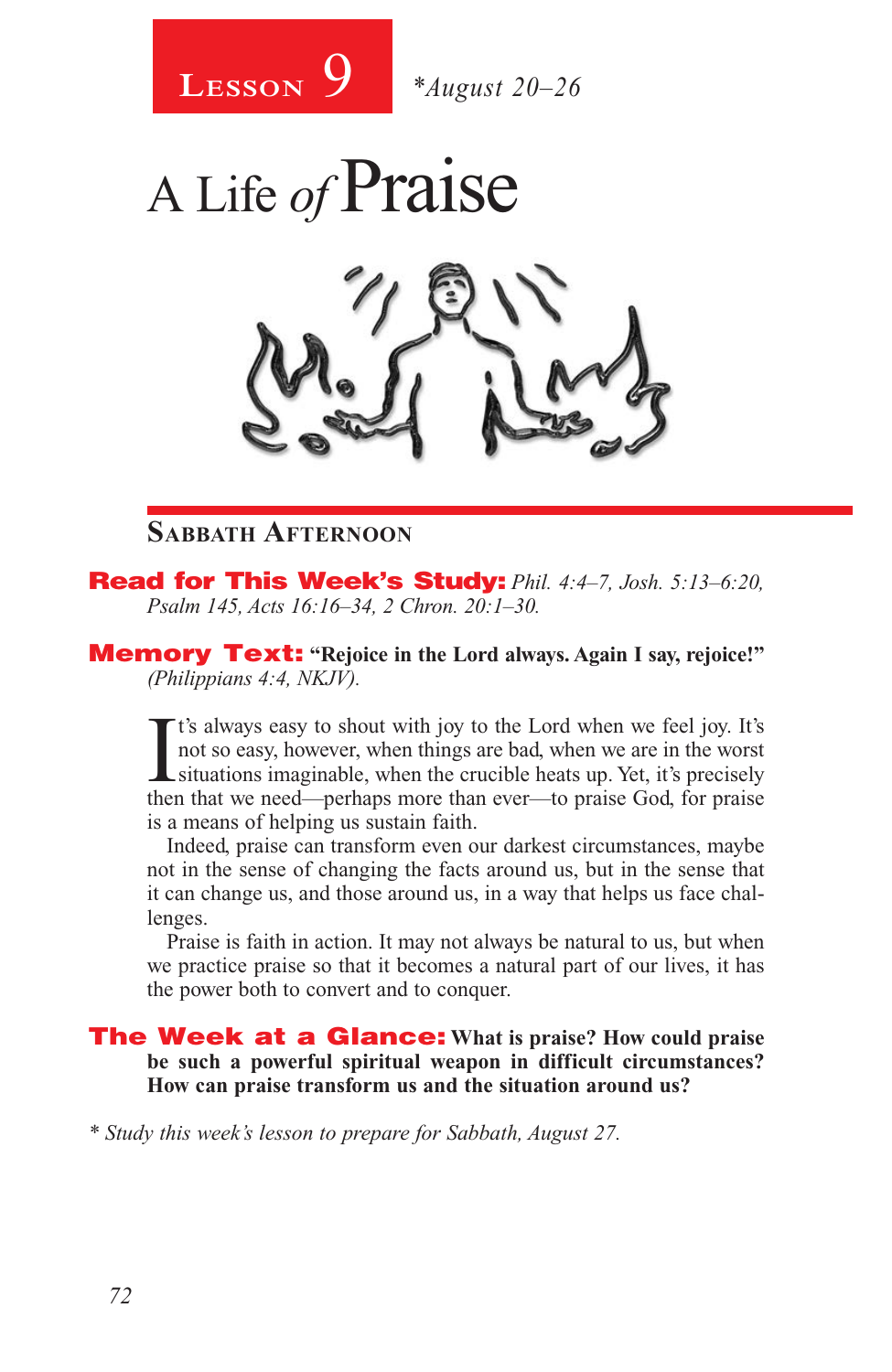### **Framework for Praise**

The great Russian writer Fyodor Dostoevsky had been sentenced to death, only to have the sentence commuted at the last moment. He spent years in prison instead. Talking about his prison experience, he wrote: "Believe to the end, even if all men go astray and you are left the only one faithful; bring your offering even then and praise God in your loneliness."

In these lessons, we already have seen how Paul endured incredible opposition and persecution. But now he is sitting in a Roman prison. And yet he is not depressed; instead, he is eagerly writing to encourage the believers in Philippi!

#### **Read** Philippians 4:4–7. How do you think Paul could have written **such things when he himself was sitting in a prison? In this passage, what are the keys to gaining the "peace of God"?**

It is one thing to rejoice when everything is going well. But Paul exhorts us to rejoice always. That may sound strange. If we take what Paul writes literally, there are two critical implications for us.

\_\_\_\_\_\_\_\_\_\_\_\_\_\_\_\_\_\_\_\_\_\_\_\_\_\_\_\_\_\_\_\_\_\_\_\_\_\_\_\_\_\_\_\_\_\_\_\_\_\_\_\_\_\_\_\_

\_\_\_\_\_\_\_\_\_\_\_\_\_\_\_\_\_\_\_\_\_\_\_\_\_\_\_\_\_\_\_\_\_\_\_\_\_\_\_\_\_\_\_\_\_\_\_\_\_\_\_\_\_\_\_\_

First, if we are to rejoice always, it must mean that we should be rejoicing even when circumstances do not appear to give any grounds for rejoicing. Second, if we are to rejoice always, it also must mean that we are going to have to learn to rejoice at times when we do not feel like it.

Paul is calling us to praise God even though many times it may seem quite unnatural to us. It may even seem unreasonable. But as we will see, it is precisely because there are times when it appears unreasonable that we are called to rejoice. In other words, praise is an act of faith. Just as faith is based not on our circumstances but rather on the truth about God, so praise is something we do not because we feel good but because of the truth of who God is and what He has promised us. And amazingly, it is such faith that begins to shape our thoughts, feelings, and circumstances.

**What is the truth about God that Paul identifies in today's passage—truth that enables him to rejoice, even in prison? Write down a short list of what you know to be the truth about God. Go through the list and praise God for each item. How does this change the way that you feel about and view your circumstances?**

\_\_\_\_\_\_\_\_\_\_\_\_\_\_\_\_\_\_\_\_\_\_\_\_\_\_\_\_\_\_\_\_\_\_\_\_\_\_\_\_\_\_\_\_\_\_\_\_\_\_\_\_\_\_ \_\_\_\_\_\_\_\_\_\_\_\_\_\_\_\_\_\_\_\_\_\_\_\_\_\_\_\_\_\_\_\_\_\_\_\_\_\_\_\_\_\_\_\_\_\_\_\_\_\_\_\_\_\_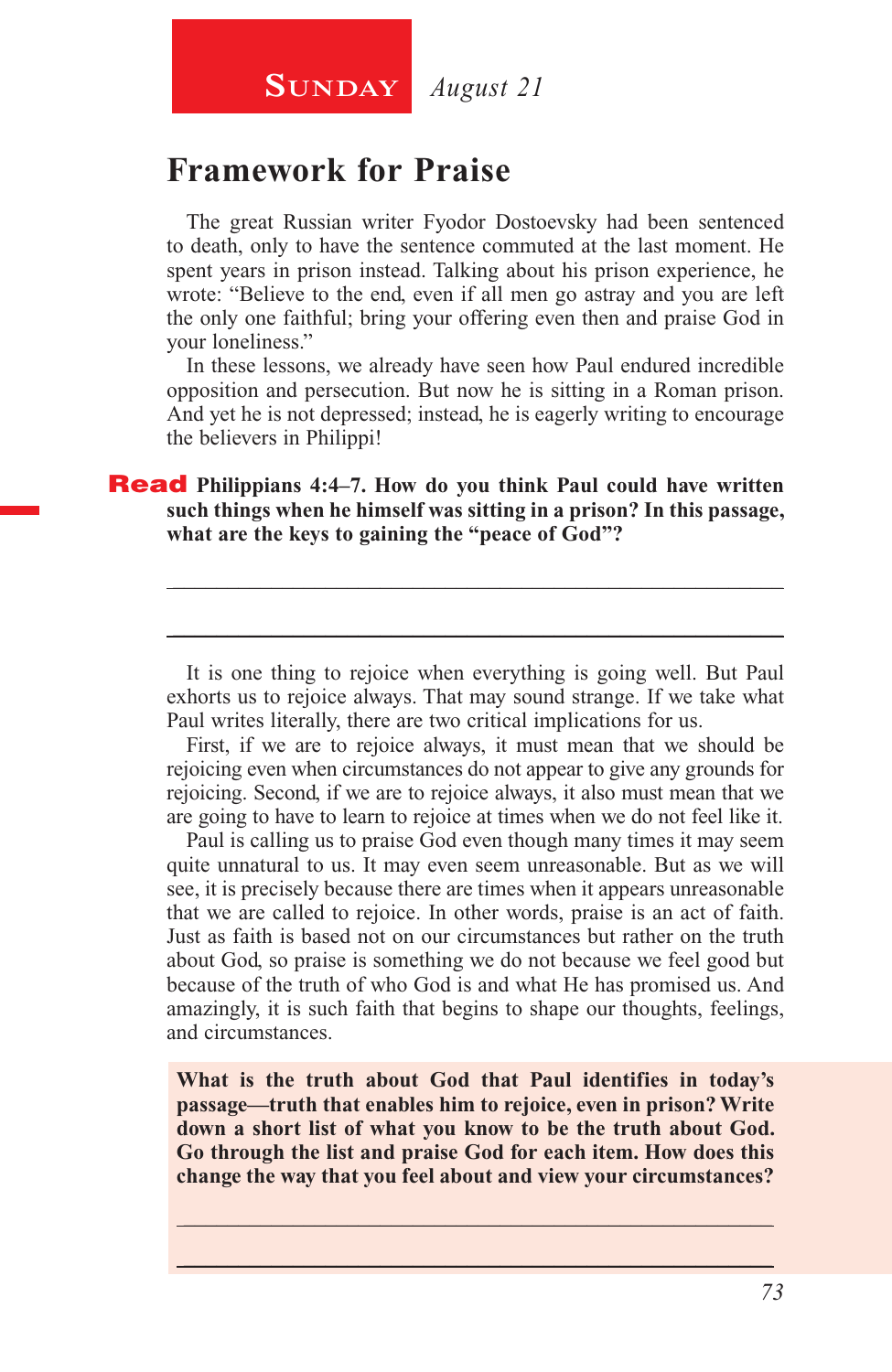## **MONDAY** *August 22*

### **Praying Down Walls**

There's an expression in English: "to be painted into a corner." Imagine painting the floor of a room but then realizing that you have wound up in a corner and cannot get out—except by walking over the fresh paint. You have to stay there until it dries!

Sometimes our faith seems to paint us into a corner. We arrive at a situation, and, like the wet paint on the floor, our faith "traps" us. We look at the situation, and either we have to reject God, faith, and everything we have believed in, or our faith compels us to believe what appears impossible.

God brought the Israelites to a corner. After they had wandered for 40 years in the wilderness, God did not lead His people to empty, peaceful grasslands. God led them to one of the most strongly fortified cities in the whole area. Then they had to walk around Jericho in silence for six days. On the seventh day, God told them to shout—and that shouting, together with the trumpets, would bring victory.

\_\_\_\_\_\_\_\_\_\_\_\_\_\_\_\_\_\_\_\_\_\_\_\_\_\_\_\_\_\_\_\_\_\_\_\_\_\_\_\_\_\_\_\_\_\_\_\_\_\_\_\_\_\_\_\_

\_\_\_\_\_\_\_\_\_\_\_\_\_\_\_\_\_\_\_\_\_\_\_\_\_\_\_\_\_\_\_\_\_\_\_\_\_\_\_\_\_\_\_\_\_\_\_\_\_\_\_\_\_\_\_\_

#### Read **Joshua 5:13–6:20. What is God trying to teach the Israelites?**

Shouting loudly was not going to cause vibrations to trigger the walls to collapse. When God called the Israelites to "shout," it was the same type of shouting that David writes about in Psalm 66: "Shout for joy to God, all the earth! Sing the glory of his name; make his praise glorious!" *(Ps. 66:1, 2, NIV).* This shouting was praise! After six days of looking at the huge walls, they must have concluded that they hadn't a chance of breaking them down themselves.

\_\_\_\_\_\_\_\_\_\_\_\_\_\_\_\_\_\_\_\_\_\_\_\_\_\_\_\_\_\_\_\_\_\_\_\_\_\_\_\_\_\_\_\_\_\_\_\_\_\_\_\_\_\_\_\_

\_\_\_\_\_\_\_\_\_\_\_\_\_\_\_\_\_\_\_\_\_\_\_\_\_\_\_\_\_\_\_\_\_\_\_\_\_\_\_\_\_\_\_\_\_\_\_\_\_\_\_\_\_\_\_\_

#### How **does this idea help us understand the meaning of Hebrews 11:30?**

**When God is on the verge of doing something new in our lives, He may bring us to a Jericho, for He may need to teach us that the power to triumph does not come in our own strength and strategies. Everything we need comes from outside of ourselves. So, no matter what is in front of us, no matter how insurmountable it may seem, our role is to praise God—the Source of everything we need. This is faith in action.**

\_\_\_\_\_\_\_\_\_\_\_\_\_\_\_\_\_\_\_\_\_\_\_\_\_\_\_\_\_\_\_\_\_\_\_\_\_\_\_\_\_\_\_\_\_\_\_\_\_\_\_\_\_\_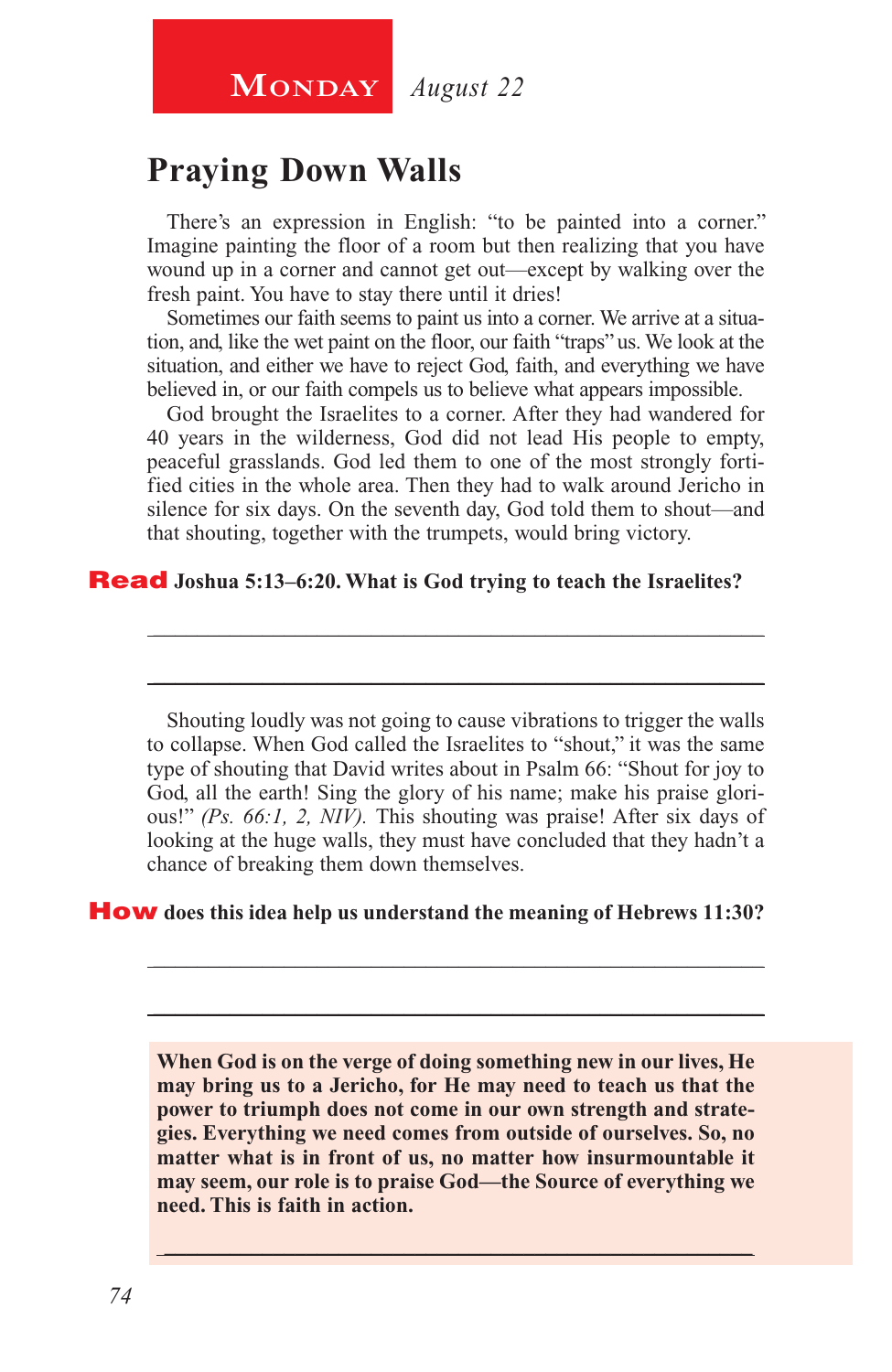## **The Life of Praise**

Praising the Lord might not be natural to us, even in good circumstances. Thus, how much more difficult to do it in bad ones? Yet, that is what we are called to do. Praise is something that we must practice until it changes from being an activity done at a particular time to an atmosphere in which we live. Praise shouldn't so much be a specific act but a specific way of life itself.

\_\_\_\_\_\_\_\_\_\_\_\_\_\_\_\_\_\_\_\_\_\_\_\_\_\_\_\_\_\_\_\_\_\_\_\_\_\_\_\_\_\_\_\_\_\_\_\_\_\_\_\_\_\_\_\_

\_\_\_\_\_\_\_\_\_\_\_\_\_\_\_\_\_\_\_\_\_\_\_\_\_\_\_\_\_\_\_\_\_\_\_\_\_\_\_\_\_\_\_\_\_\_\_\_\_\_\_\_\_\_\_\_

\_\_\_\_\_\_\_\_\_\_\_\_\_\_\_\_\_\_\_\_\_\_\_\_\_\_\_\_\_\_\_\_\_\_\_\_\_\_\_\_\_\_\_\_\_\_\_\_\_\_\_\_\_\_\_\_

\_\_\_\_\_\_\_\_\_\_\_\_\_\_\_\_\_\_\_\_\_\_\_\_\_\_\_\_\_\_\_\_\_\_\_\_\_\_\_\_\_\_\_\_\_\_\_\_\_\_\_\_\_\_\_\_

Read **Psalm 145. What are the reasons David gives for praising God? In what ways should the words of this psalm be your own?**

The great British preacher Charles Haddon Spurgeon wrote a book called *The Practice of Praise*. It is based on verse 7 of today's psalm. In this short verse, Spurgeon calls our attention to three important things that can help in developing praise in our lives.

*1. Praise is practiced as we look around us.* If we do not look around us to see the greatness of God, we will have no reason to praise Him. What can you see in the created world that is praiseworthy, such as the beauty of God's creation? What can you see in the spiritual world that is praiseworthy, such as the growing faith in a young Christian?

*2. Praise is practiced as we remember what we have seen.* If we want to live in an atmosphere of praise, we must be able to recall the reason for it. In what ways can we remember the great things about God (such as by developing new rituals or symbols that remind us of His goodness), so that His goodness and the truth about Him do not slip from our minds?

*3. Praise is practiced as we talk about it.* Praise is not something that we do in our heads. It is meant to come out of our mouths, to be heard by those around us. What reasons can you think of to praise God verbally? What will the effect of such praise be, and on whom?

**Take a pen and some paper and spend some time working through these three points. What can you do to develop the habit of praise in your life?**

 $\_$  , and the set of the set of the set of the set of the set of the set of the set of the set of the set of the set of the set of the set of the set of the set of the set of the set of the set of the set of the set of th \_\_\_\_\_\_\_\_\_\_\_\_\_\_\_\_\_\_\_\_\_\_\_\_\_\_\_\_\_\_\_\_\_\_\_\_\_\_\_\_\_\_\_\_\_\_\_\_\_\_\_\_\_\_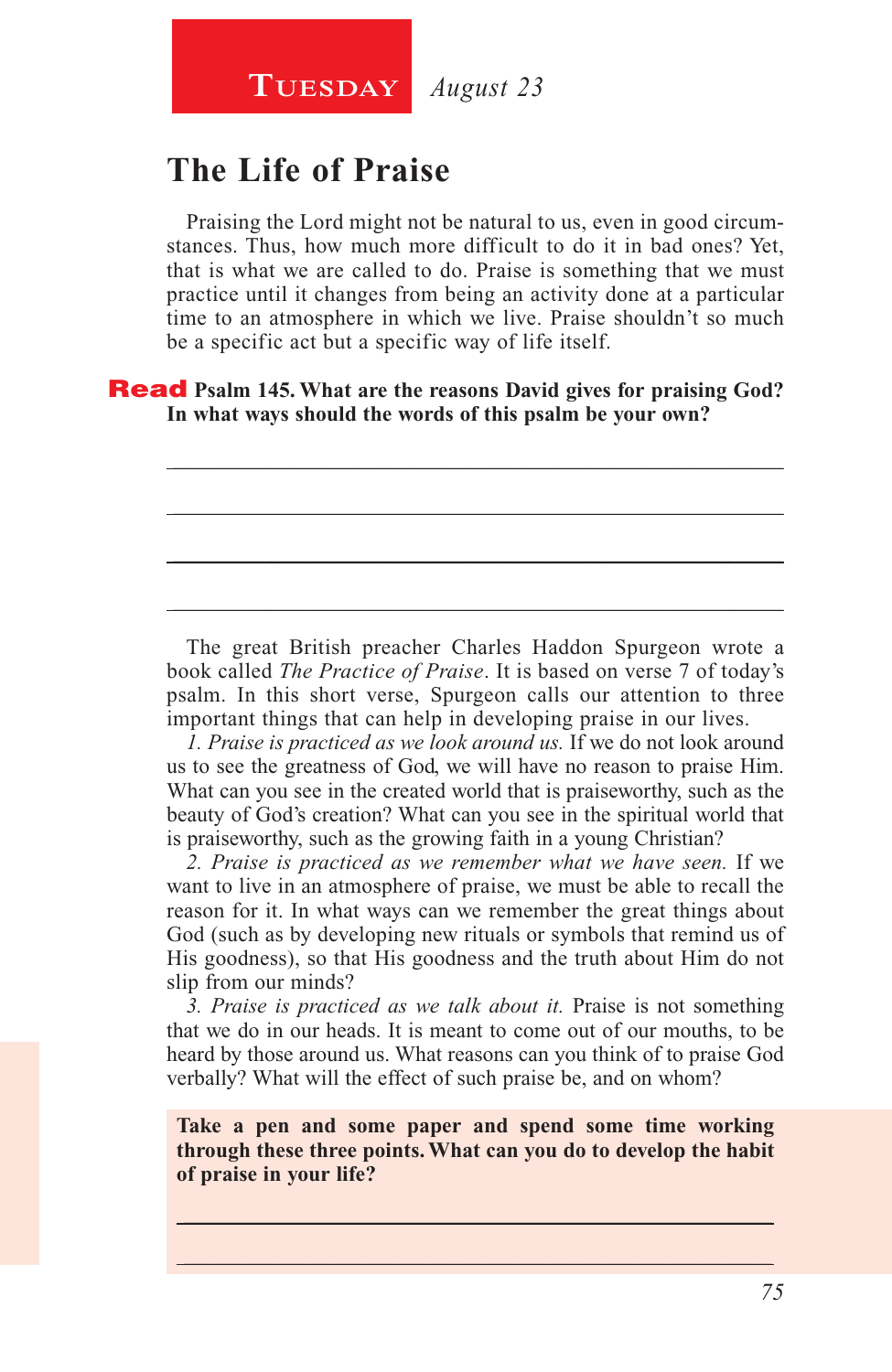**WEDNESDAY** August 24

## **A Witness Who Convicts**

In the book of Acts, praise had an astonishing effect on those who heard it. Read Acts 16:16–34. Having been stripped and beaten hard, Paul and Silas were thrown into prison. No one was there to put ointment on their badly cut and bruised backs. In great physical pain and with their feet in stocks, they were placed in the darkness of the inner prison. But as the other prisoners sat listening, Paul and Silas begin to pray and sing.

After the earthquake, and after he had discovered that neither Paul nor Silas nor any of the other prisoners had escaped, the jailer "fell trembling before Paul and Silas. He then brought them out and asked, 'Sirs, what must I do to be saved?' " *(Acts 16:29, 30, NIV)*.

Why **did this event cause the jailer to focus on his own need of salvation? What role do you think Paul and Silas's prayers and songs played in the prisoners' not running away, and in the conversion of this man and his whole family?**

It is amazing to think that our praise can transform the eternal destinies of those around us. If Paul and Silas had sat in the dark mumbling and complaining as prisoners often do, do you think anyone would have been saved that night?

\_\_\_\_\_\_\_\_\_\_\_\_\_\_\_\_\_\_\_\_\_\_\_\_\_\_\_\_\_\_\_\_\_\_\_\_\_\_\_\_\_\_\_\_\_\_\_\_\_\_\_\_\_\_\_\_

\_\_\_\_\_\_\_\_\_\_\_\_\_\_\_\_\_\_\_\_\_\_\_\_\_\_\_\_\_\_\_\_\_\_\_\_\_\_\_\_\_\_\_\_\_\_\_\_\_\_\_\_\_\_\_\_

\_\_\_\_\_\_\_\_\_\_\_\_\_\_\_\_\_\_\_\_\_\_\_\_\_\_\_\_\_\_\_\_\_\_\_\_\_\_\_\_\_\_\_\_\_\_\_\_\_\_\_\_\_\_\_\_

We don't know what happened to the jailer and his family later on, but can you imagine them reading the words that Paul later wrote from another prison in Rome: "For it has been granted to you on behalf of Christ not only to believe in him, but also to suffer for him, since you are going through the same struggle you saw I had, and now hear that I still have" *(Phil. 1:29, 30, NIV)*. If they did read this and reflect on how Paul's suffering had brought them joy, it surely must have brought a song to their hearts and a fresh challenge to remain faithful, no matter the cost.

**Who do you think could be influenced for God by a song of praise that could come from your heart? Make a concerted effort to be more open and effusive in your praise to God around others. You don't know the positive effect it could have.**

\_\_\_\_\_\_\_\_\_\_\_\_\_\_\_\_\_\_\_\_\_\_\_\_\_\_\_\_\_\_\_\_\_\_\_\_\_\_\_\_\_\_\_\_\_\_\_\_\_\_\_\_\_\_ \_\_\_\_\_\_\_\_\_\_\_\_\_\_\_\_\_\_\_\_\_\_\_\_\_\_\_\_\_\_\_\_\_\_\_\_\_\_\_\_\_\_\_\_\_\_\_\_\_\_\_\_\_\_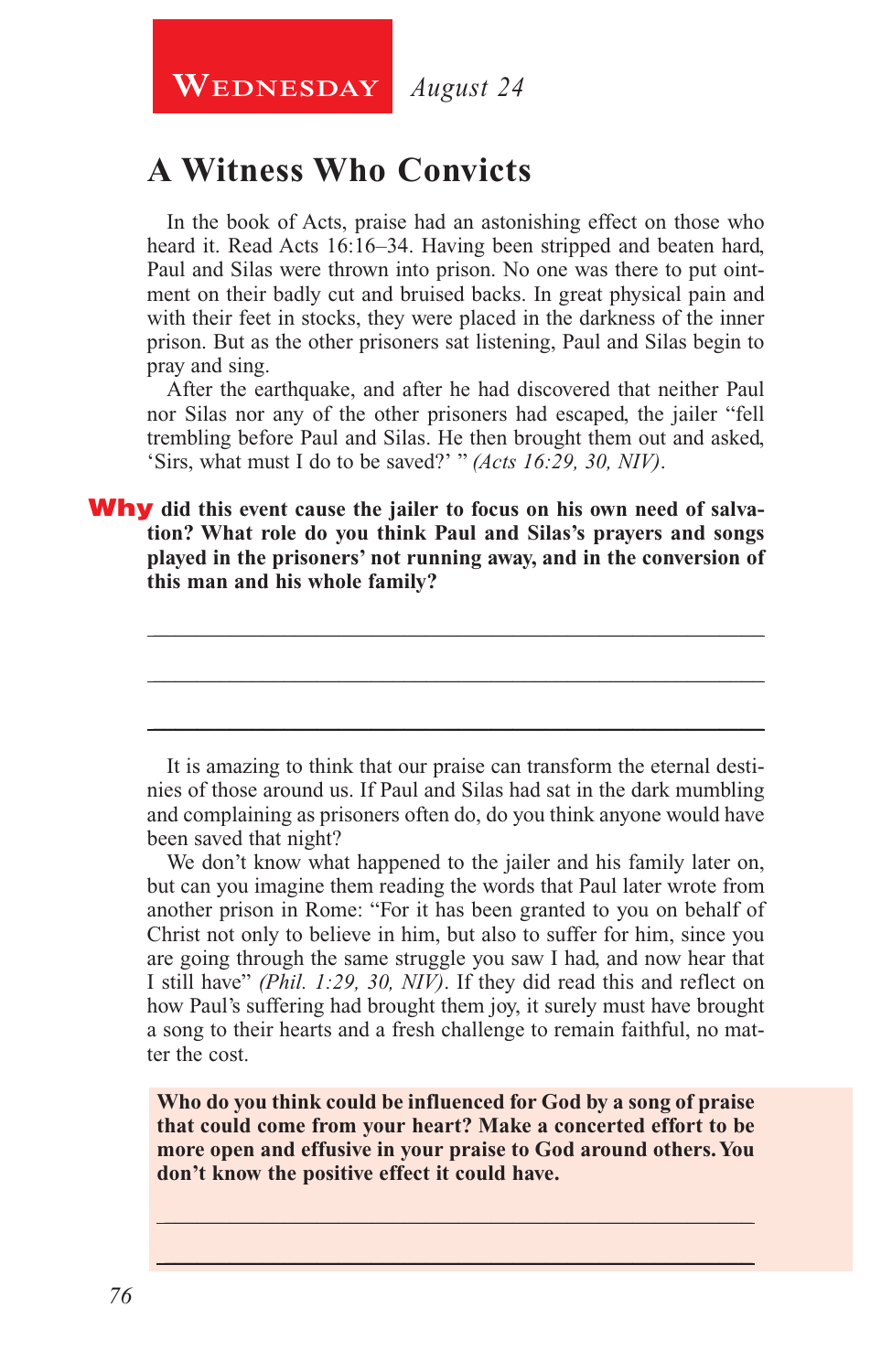## **A Weapon That Conquers**

Read 2 Chronicles 20:1–30. As Jehoshaphat discovered, praise is a powerful weapon. After receiving the report that a "vast army" was coming against him, Jehoshaphat did not immediately jump to military action, but "resolved to inquire of the Lord" (2 Chron. 20:3, NIV). As the people of Judah came to Jerusalem for a fast, Jehoshaphat admitted the reality of the situation, saying that " 'we have no power to face this vast army that is attacking us. We do not know what to do, but our eyes are on you' " *(2 Chron. 20:12, NIV)*.

#### When **you see a "vast army" approaching, what is your instinctive reaction? From Jehoshaphat's response in 2 Chronicles 20:3–12, what can you learn about dealing with overwhelming opposition?**

\_\_\_\_\_\_\_\_\_\_\_\_\_\_\_\_\_\_\_\_\_\_\_\_\_\_\_\_\_\_\_\_\_\_\_\_\_\_\_\_\_\_\_\_\_\_\_\_\_\_\_\_\_\_\_\_

\_\_\_\_\_\_\_\_\_\_\_\_\_\_\_\_\_\_\_\_\_\_\_\_\_\_\_\_\_\_\_\_\_\_\_\_\_\_\_\_\_\_\_\_\_\_\_\_\_\_\_\_\_\_\_\_

\_\_\_\_\_\_\_\_\_\_\_\_\_\_\_\_\_\_\_\_\_\_\_\_\_\_\_\_\_\_\_\_\_\_\_\_\_\_\_\_\_\_\_\_\_\_\_\_\_\_\_\_\_\_\_\_

As the Spirit of the Lord came upon Jahaziel, he boldly announced: " " "You will not have to fight this battle. Take up your positions; stand firm and see the deliverance the LORD will give you, Judah and Jerusalem. Do not be afraid; do not be discouraged. Go out to face them tomorrow, and the Lord will be with you" '" (2 Chron. 20:17, *NIV).* After that, they worshiped God and sang praises to Him "with a very loud voice" *(2 Chron. 20:19, NIV)*. Even though God was going to fight for them, they still had to go out to face the enemy.

But this was no ordinary march to war. Jehoshaphat appointed a choir to sing praises to the Lord as they marched out. "As they began to sing and praise, the LORD set ambushes against the men of Ammon and Moab and Mount Seir who were invading Judah, and they were defeated" *(2 Chron. 20:22, NIV)*. According to the author, God intervened at the very moment they exercised their faith in His promise, as they began to "praise him for the splendor of his holiness" *(2 Chron. 20:21, NIV)*.

**Read through the texts for today again. What spiritual principles can you find there that can apply to your own walk with God, especially in times of trial and stress?**

 $\_$  , and the set of the set of the set of the set of the set of the set of the set of the set of the set of the set of the set of the set of the set of the set of the set of the set of the set of the set of the set of th \_\_\_\_\_\_\_\_\_\_\_\_\_\_\_\_\_\_\_\_\_\_\_\_\_\_\_\_\_\_\_\_\_\_\_\_\_\_\_\_\_\_\_\_\_\_\_\_\_\_\_\_\_\_ \_\_\_\_\_\_\_\_\_\_\_\_\_\_\_\_\_\_\_\_\_\_\_\_\_\_\_\_\_\_\_\_\_\_\_\_\_\_\_\_\_\_\_\_\_\_\_\_\_\_\_\_\_\_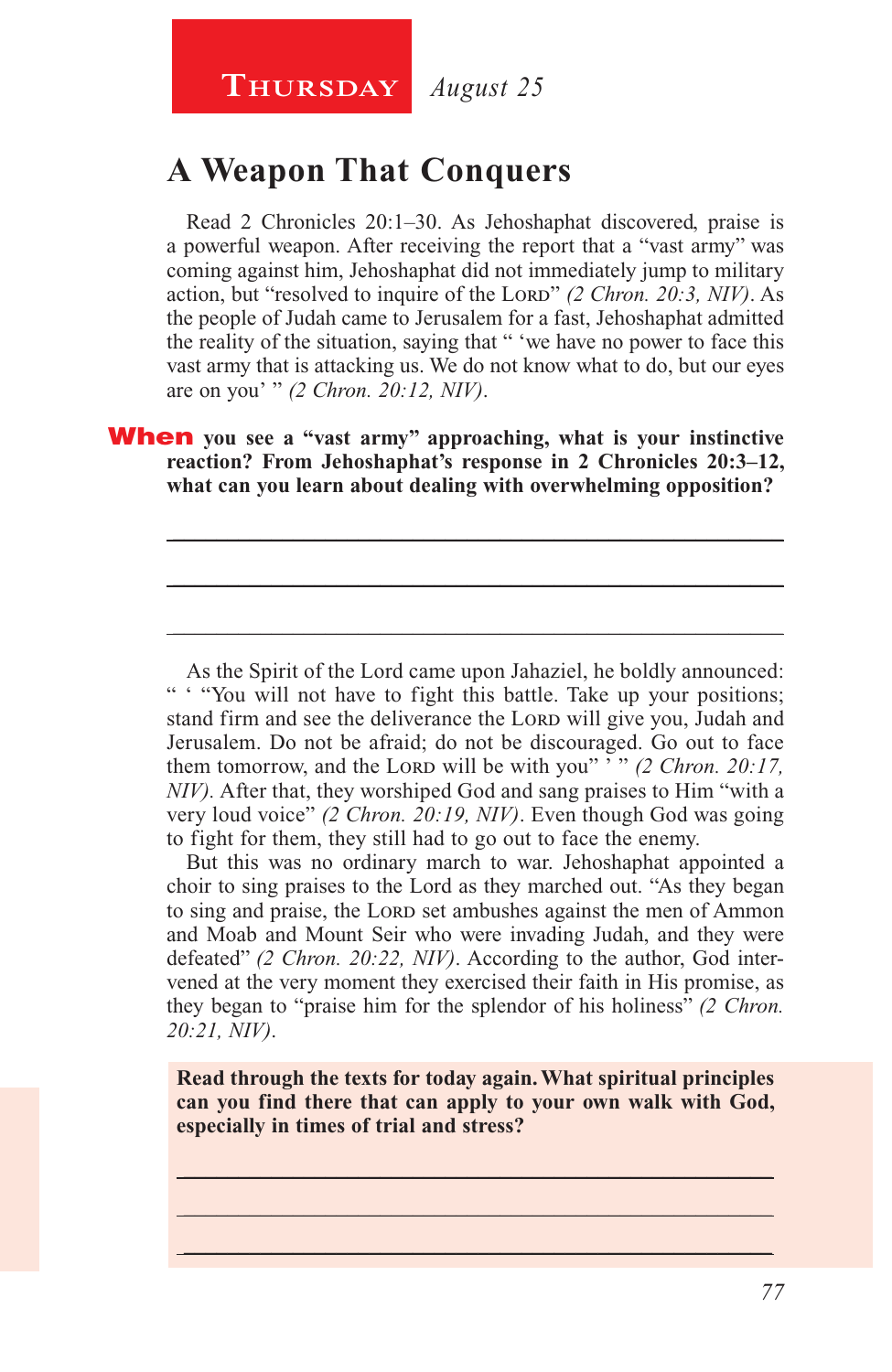**Further Thought:** Read Ellen G. White, "Jehoshaphat," pp. 190–203, in *Prophets and Kings*; "The Fall of Jericho," pp. 487–498, in *Patriarchs and Prophets*.

"Then let us educate our hearts and lips to speak the praise of God for His matchless love. Let us educate our souls to be hopeful and to abide in the light shining from the cross of Calvary. Never should we forget that we are children of the heavenly King, sons and daughters of the Lord of hosts. It is our privilege to maintain a calm repose in God."—Ellen G. White, *The Ministry of Healing*, p. 253.

"And while I adore and magnify Him, I want you to magnify Him with me. Praise the Lord even when you fall into darkness. Praise Him even in temptation. 'Rejoice in the Lord alway,' says the apostle; 'and again I say, Rejoice.' Will that bring gloom and darkness into your families? No, indeed; it will bring a sunbeam. You will thus gather rays of eternal light from the throne of glory and scatter them around you. Let me exhort you to engage in this work, scatter this light and life around you, not only in your own path, but in the paths of those with whom you associate. Let it be your object to make those around you better, to elevate them, to point them to heaven and glory, and lead them to seek, above all earthly things, the eternal substance, the immortal inheritance, the riches which are imperishable."—Ellen G. White, *Testimonies for the Church*, vol. 2, pp. 593, 594.

#### Discussion Questions:

**O** What role does community praise have in the life of the **Christian? How would you describe the praise in your Sabbath services? Is it uplifting? Does it encourage members to maintain faithfulness amid trial and trauma? If not, what can be done?**

 **What does it mean to "praise the Lord even when you fall into darkness" or to "praise Him even in temptation"? How can praise help us through these situations?**

 **Let members give testimonies on how praise has affected their lives. What can you learn from one another's experiences?**

 **As a class, pick a psalm of praise and spend time reading it. What does it teach you about praise? What impact does praise have on your faith?**